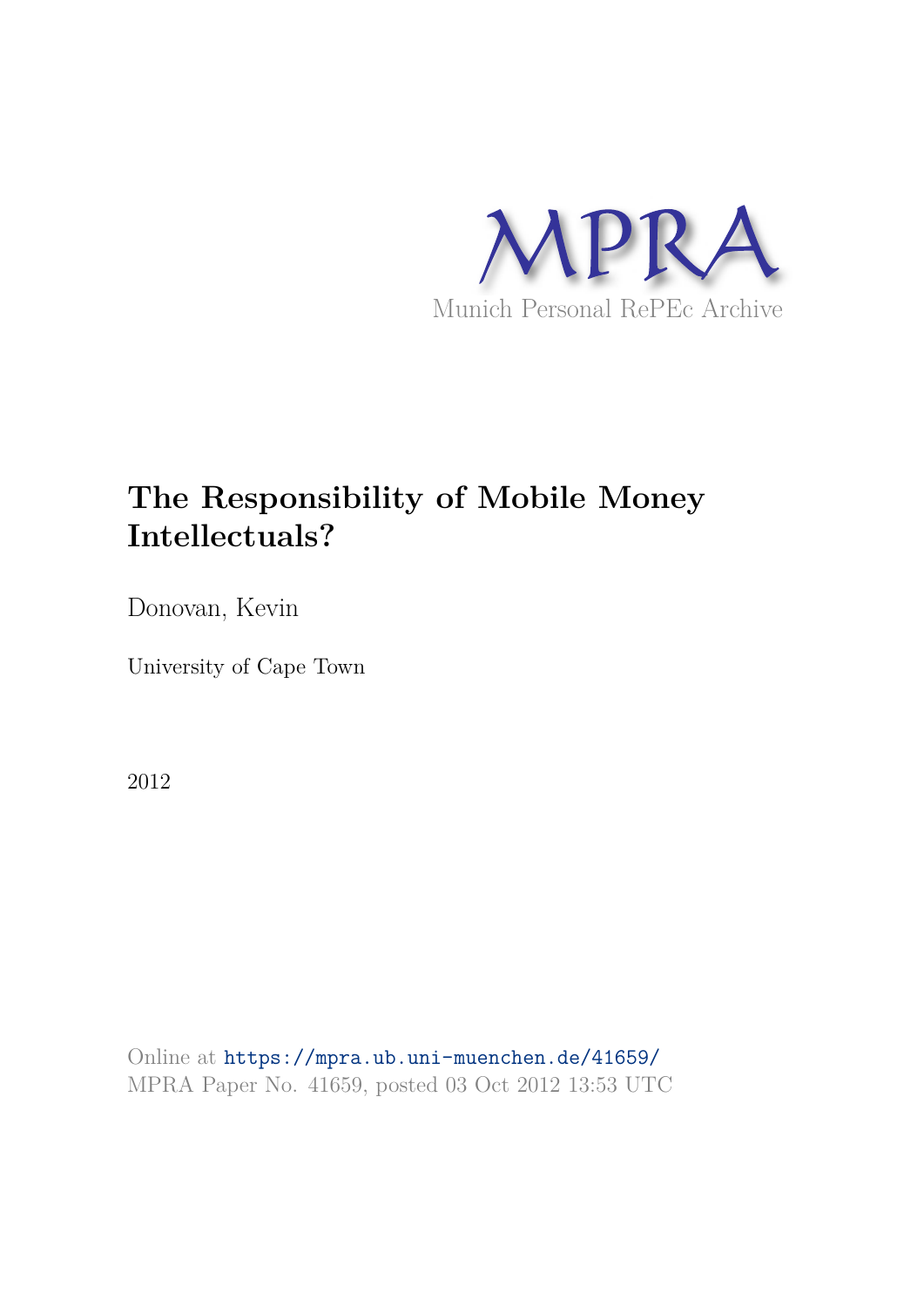## **The Responsibility of Mobile Money Intellectuals?**

David M. Roodman, **Due Diligence: An Impertinent Inquiry into Microfinance**, Center for Global Development, 2011, 275 pp., \$7.99 (Kindle). ISBN: 1933286482

Tonny K. Omwansa & Nicholas P. Sullivan, **Money, Real Quick: The Story of M-PESA**, Guardian Books, 2012, 140 pp., \$2.99 (Kindle). ASIN: B007FPP7NI

David Wolman, **The End of Money: Counterfeiters, Preachers, Techies, Dreamers – And the Coming Cashless Society**, Da Capo Press, 2012, 240 pp., \$11.99 (Kindle). ISBN: 0306818833

## **Kevin P. Donovan**

kevin.donovan@uct.ac.za Fulbright Fellow, Department of Sociology University of Cape Town Private Bag, Rondebosch 7701 Cape Town South Africa

The canonical microfinance narrative featuring small loans, growing businesses, and empowered women has, perhaps more than any other from the development industry, spread around the globe, capturing public imagination and significant investment. In contrast to repeated failures to alleviate poverty, the microfinance movement has been widely considered a development success, appealing to liberals and conservatives alike. Yet, as David Roodman describes in his measured book, the tale of microfinance is far more complicated and troubled, with significant changes—many technological—on the horizon.

*Due Diligence* presents a historical overview of microfinance, making it clear that Mohammed Yunus comes from a long legacy of entrepreneurial providers financial services to low-income populations. Although the absolute dollar amounts involved are minimal, the volatility of income among the impoverished requires them to be highly active and sophisticated financiers. The ability to manage risk, smooth consumption, and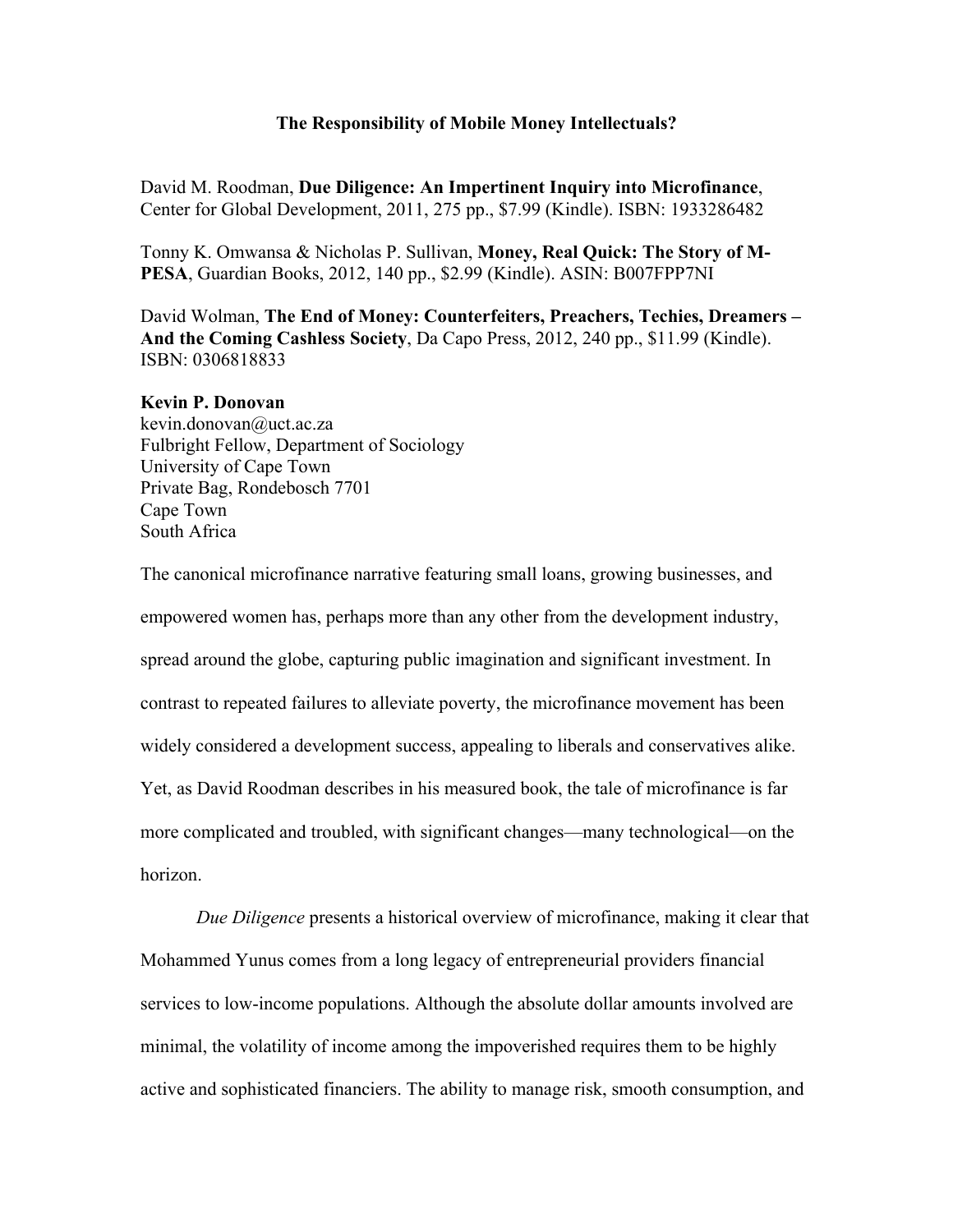mobilize savings is essential to the poor, and the past three decades have seen an acceleration of support from the development community and, more recently, private industry. The result has been a bustling microfinance industry serving millions of people throughout the world.

 Evidence justifying the millions of dollars in support, however, is curiously lacking, and Roodman's greatest contribution in this book is his dedication to assessing the impact of microfinance through a variety of lenses. The first of these approaches evaluates the central claim of many microfinance institutions: microcredit can reliably enable the poor to escape from poverty. Explaining and utilizing the most up-to-date impact assessments, especially randomized control trials in which Roodman places considerable faith, he concludes "that there is no convincing evidence that microcredit raises incomes on average" (p. 172).

Yet Roodman feels there must be something to the fact that millions of poor people borrow small loans every year. He first turns to Amartya Sen's theory of development as freedom, probing for evidence that microfinance gives "poor people more agency" (p. 19) in their lives. But, again, he finds that an honest assessment cannot uniformly conclude that microfinance expands freedom: debt traps and peer pressure to repay group-based loans can often lead to the opposite. *Due Diligence*'s final approach to assessing the impact of microfinance is to consider "development as industry building" (p. 221); here Roodman is at his most supportive of microfinance. In his view, the growth of microfinance *providers* as an industry in their own right qualifies as development, creating jobs and businesses in areas that desperately need them. However, given the documented paucity of benefits to customers and the recent implosions in microfinance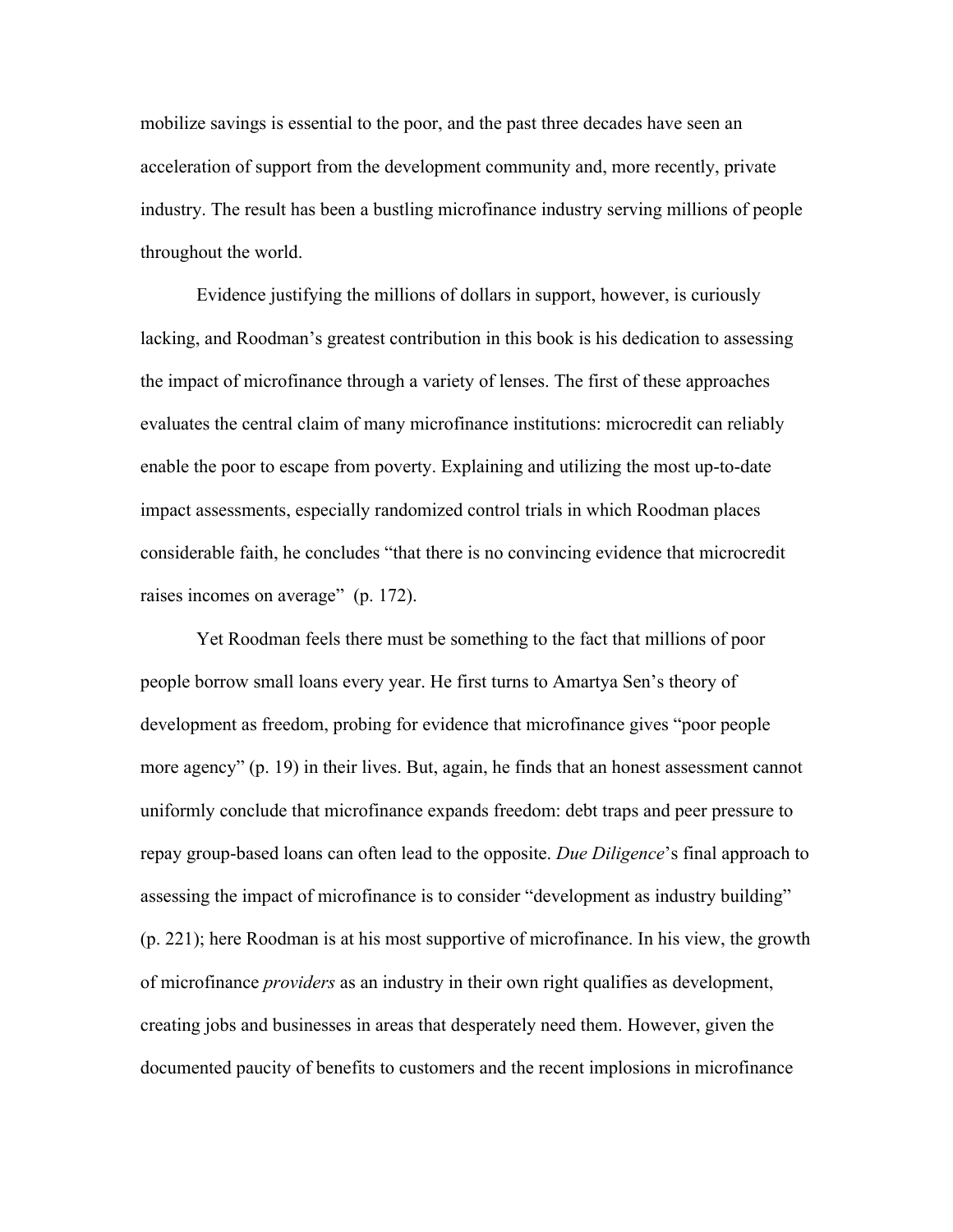industries ranging from Bolivia to India, it is hard to think that this is the type of industrialization that will really drive countries sustainably forward.

The real hope for microfinance, then, seems to come from two deeply intertwined tasks: diversifying its historical focus on *credit* in favor of savings, and utilizing technological advances to drive down costs and reach more customers. Early evidence suggests that enhancing the poor's ability to save—for a business, tuition, or crisis—more reliably assists them than credit, with its inherent increase in debt. But offering savings products is expensive, and banks are less able to monetize small deposits than small loans. Profitably supplying savings accounts requires that "administrative costs . . . be cut to the bone" (p. 133), and to do so the microfinance industry is turning to technology: predominantly mobile phones, but also smart cards. As indicators of possible models, Roodman points to initiatives such as Brazil's networked "correspondent banking," in which post offices and corner stores handle transactions, and to South Africa's sizable social grant program in which millions use smart cards to receive welfare.

But the real jewel attracting microfinance to digital technology is, of course, Kenya's M-PESA, a mobile-phone payment system that Roodman says heralds a "technological revolution in microfinance" (p. 286). Like electricity or the Internet, the mobile payment system represents the kind of infrastructure that "will disrupt every field it touches" (p. 289). Mobile payments are particularly valued for their ability to lower costs and extend customer reach, promising the economies of scale necessary to diversify microfinance into savings. This faith in technological solutions to the everyday woes of the poor is also reflected in two new books, one on M-PESA specifically and the second on digital payments generally.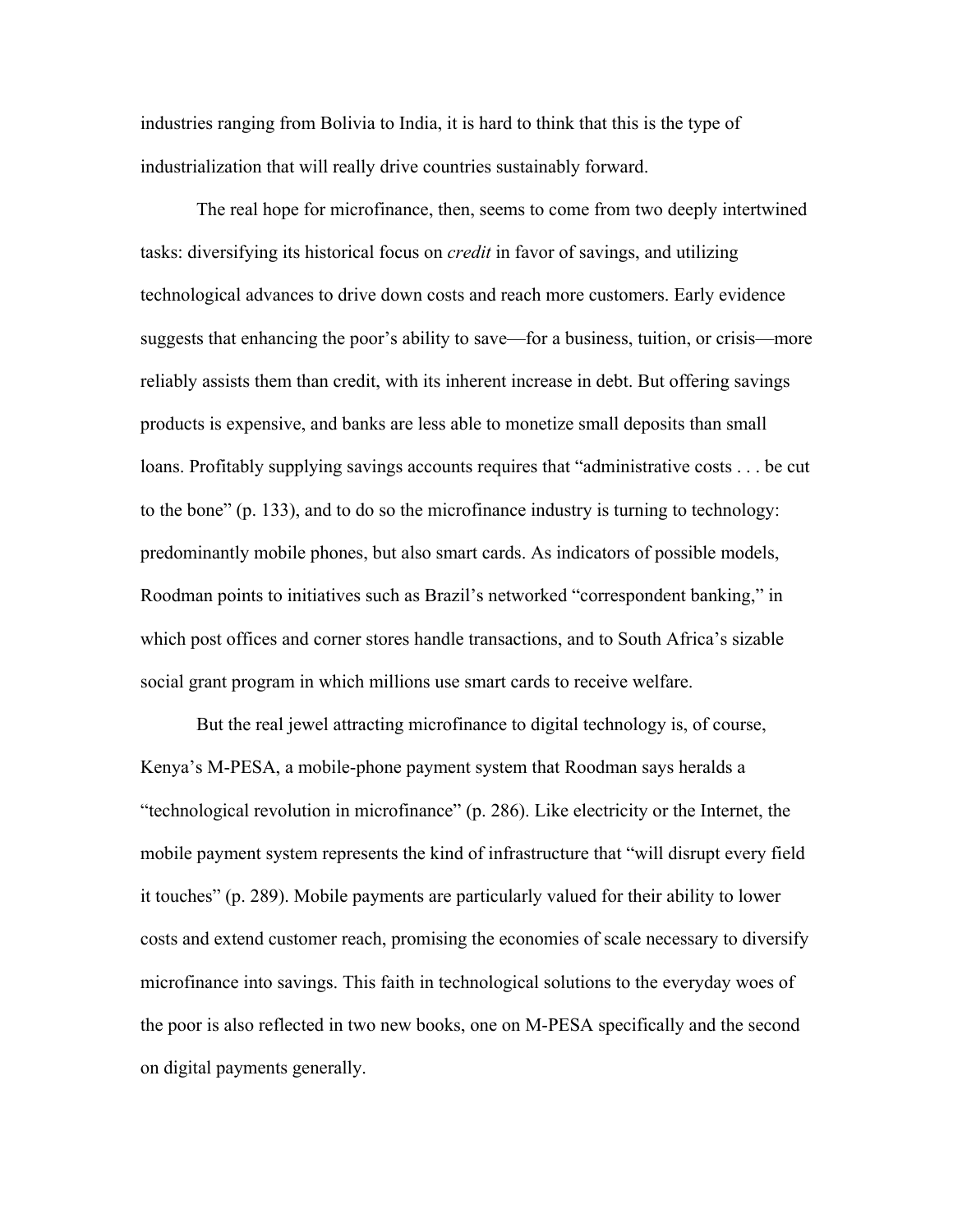*Money, Real Quick,* by Tonny K. Omwansa of the University of Nairobi and Nicolas P. Sullivan of Tufts University, offers a brief history and survey of Kenya's nowfamous M-PESA. Conceived by a British Vodafone executive and cofunded by the UK's Department for International Development, M-PESA was launched in 2007 by Kenya's dominant mobile operator, Safaricom. Originally marketed under the slogan "Send Money Home," M-PESA quickly grew to include 16 million users and diversified from the domestic remittance business, though it is still predominantly used for peer-to-peer transfers. Today, the excitement created by the arrival of this novel infrastructure has attracted a host of innovations, ranging from start-ups seeking to extend M-PESA's functionality to big banks using it to offer savings products.

The Schumpeterian buzz present in *Money, Real Quick* reaches a crescendo in *The End of Money*, a global romp through the "anti-cash crusade," to which journalist David Wolman is an earnest partisan. The book identifies much excitement and experimentation surrounding innovations that seek to displace cash as the dominant dayto-day financial medium, but so far nothing on the scale of M-PESA. Both *Money, Real Quick* and *The End of Money* represent part of a discursive shift from merely supporting mobile money as an option to actively denouncing cash as "the enemy of the poor." To be sure, cash has its share of disadvantages. In fact, Wolman's book depicts a world of cash as downright Hobbesian: cash is costly to manufacture, transport, and manage; it supports criminal activity and is readily counterfeited; it gives great power to the state; and it's *filthy*, as the author constantly reminds us (despite citing evidence to the contrary from the CDC).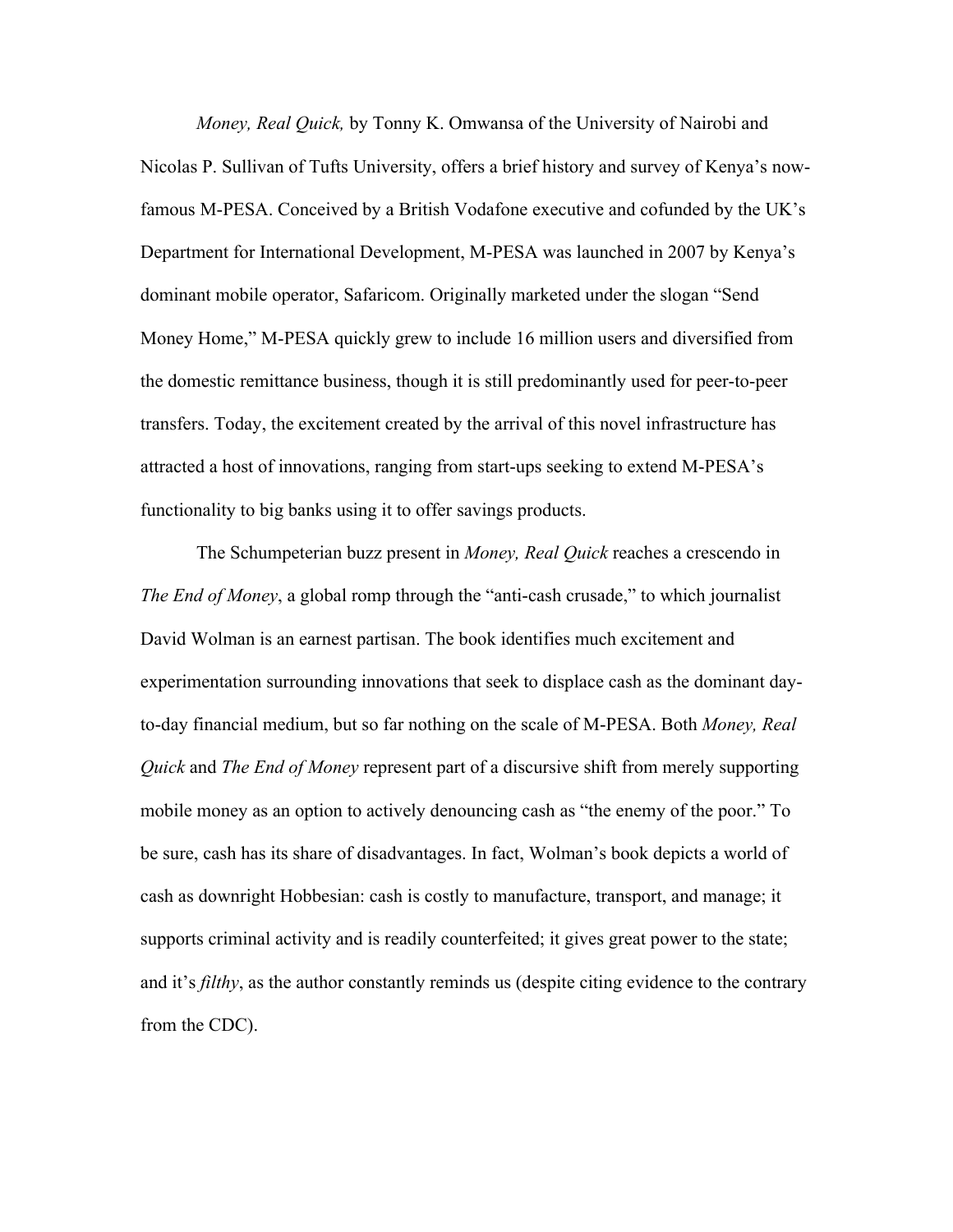Amid the hype surrounding mobile money, it is useful to consider one of the key lessons of Roodman's microfinance research: After 30 years and millions of dollars of support, there is little in the way of reliable evidence supporting the developmental claims of the industry. In contrast, there has been a veritable boom in the study of mobile money, driven by what Maurer (2011) calls "mobile money intellectuals" (p. 301) a community of scholars and practitioners from academia, business, government, and philanthropy (to which I have been an erstwhile contributor [Donovan, 2012]). Most of this work has been dedicated to actively supporting the use of mobile money in development activities by improving understanding of its use and adoption. There has been less scholarship casting a critical eye, especially with concern for public values beyond innovation.

 There are certainly developmental benefits to technologically enabled finance, but it would be a shame to ignore the downside or fail to address the type of foundational questions that challenge and advance our understanding of innovations such as microfinance and mobile money. It is not, in other words, too soon to talk about the responsibility of mobile money intellectuals. The loss of anonymity that cash allows is not merely a technical issue that can be fixed with a regulatory wand, nor is the growth of privatized infrastructure: in *Money, Real Quick*, we hear from a Safaricom executive who says, "M-PESA is like oxygen to Kenyans" (Kindle, p. 96) and later find that an organization is using M-PESA to receive payments for clean water. While such anecdotes could readily signify promising breakthroughs, they also raise key questions of political economy and dependence on a single private firm. Discussion of similarly pressing issues of gender equality, universal access, and unintended consequences is also missing from